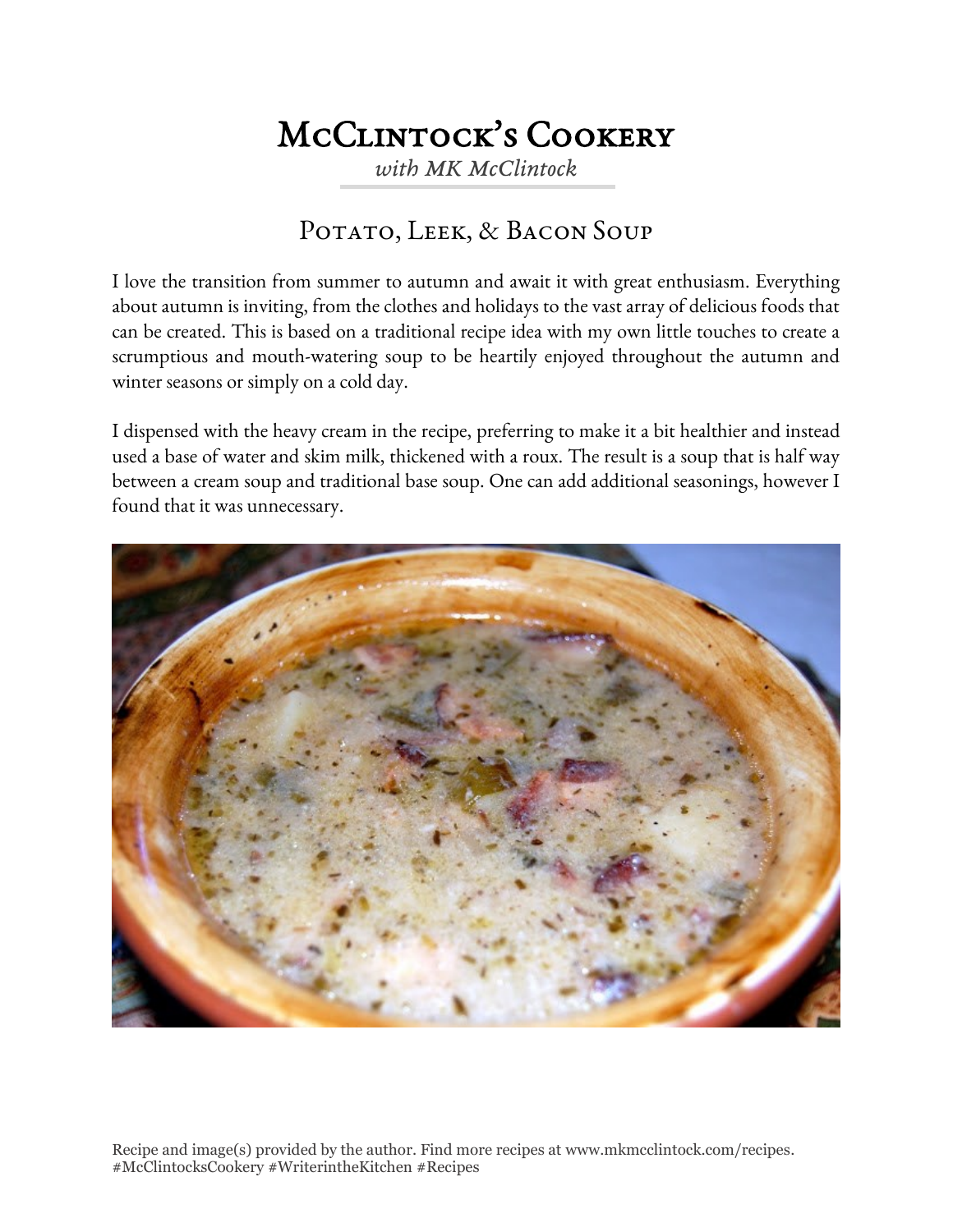# Potato, Leek and Bacon Soup

Ingredients:

- 4 red potatoes, chopped (should be the size of a regular med potato)
- I leek, chopped (not finely)
- 8 green onions, chopped
- 6 slices of bacon, cooked and chopped (American-style bacon)
- 4 Tbs extra virgin olive oil
- I Tbs Italian seasoning
- I tsp freshly ground black pepper
- I tsp sea salt
- 4 cups water
- I cup skim milk
- 2 sprigs fresh lemon balm, finely chopped
- 2 sprigs flat-leaf Italian parsley, finely chopped

### For the Roux:\*

- 3 Tbs unsalted butter
- $\cdot$   $I/2$  cup flour
- $1/3$  cup sour cream<sup>\*</sup>

### Directions:

- 1. Heat the 4 Tbs olive oil over medium high heat in a frying or saute pan.
- 2. Sprinkle the Italian seasoning, pepper and salt into the oil and stir.
- 3. Once heated, add the chopped leeks and green onions and coat with the oil; cook for approx 10 minutes until leeks begin to soften; stir to prevent sticking.
- 4. Add the chopped potatoes to the leek mixture and again, stir to coat with the oil.
- 5. Cook for another 10 minutes, stirring every few seconds to prevent sticking.
- 6. In a crock pot or stock pot on the stove, add the water and milk.
- 7. To make the roux: melt the 3 Tbs butter in a saucepan; add the flour slowly and using a whisk stir constantly until a 'paste' forms (this will be a very thick roux). Using a wooden spoon or spatula, add the sour cream to the roux and stir constantly while combining.
- 8. Add the roux to the water mixture and mix very well with a whisk.